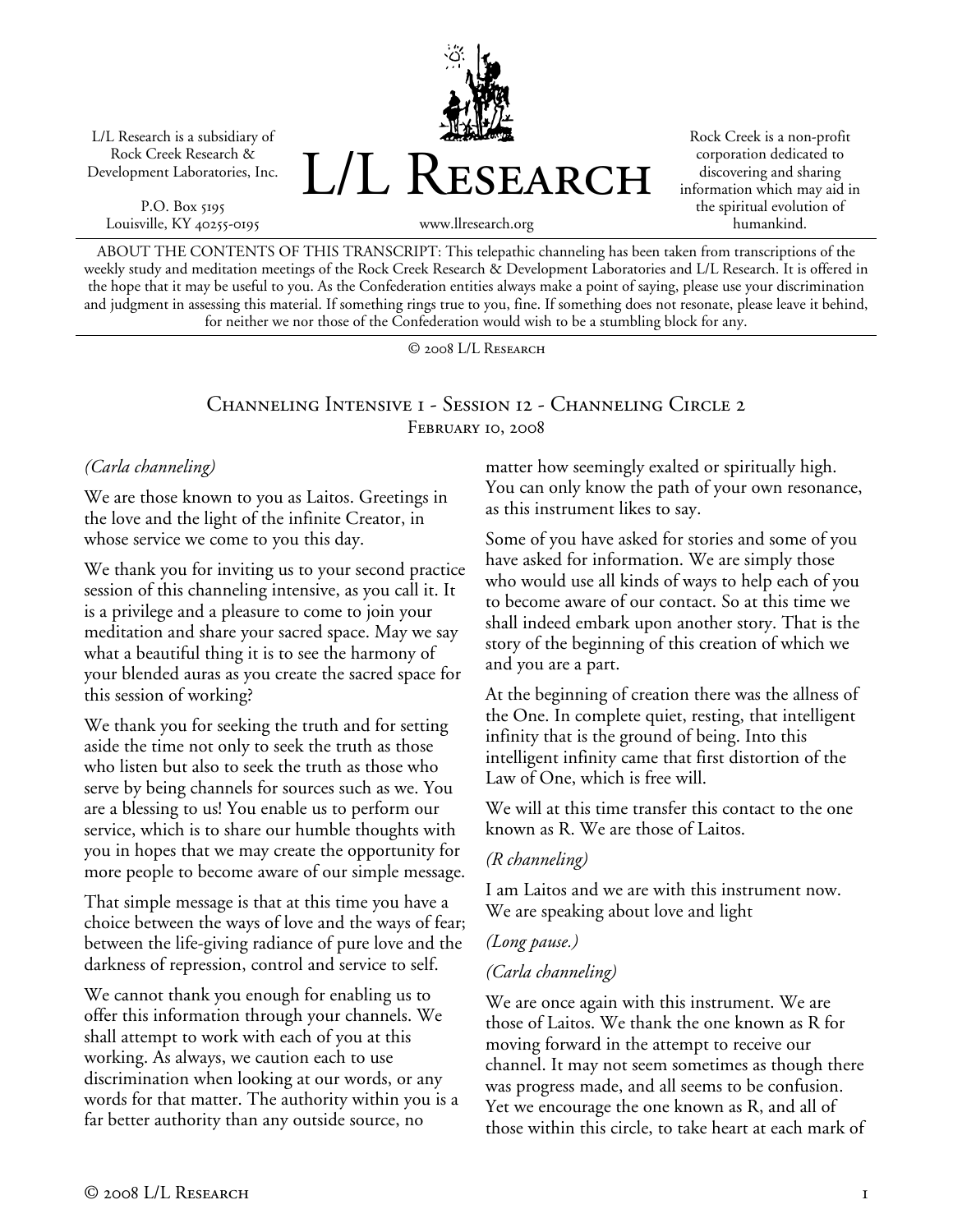courage, that ability to launch the self into the unknown and to attempt to pick up our words.

The first distortion of the Law of One, so called, which is free will, is a shining entity like the flame of what this instrument calls the Holy Spirit, or like the wind of spirit that goes where it wishes. No one can predict its path. It is this free will which touched the complete placidity of the intelligence infinity that is the nature of the Creator's consciousness and suggested that It might, by creating a world, come to know Itself better.

And so it launched forth that one great original Thought which is unconditional love. In that thought lay the potentiality of all that was to come.

We will at this time transfer this contact to the one known as G. We are those of Laitos.

## *(G channeling)*

We are those known to you as Laitos. This instrument asks us where our thoughts are. We reply that his thoughts are our thoughts. We thank you for the contact.

# *(Carla channeling)*

We are those of Laitos and are again with this instrument. We thank the one known as G for working with our contact and are greatly encouraged that the honesty and integrity of each is so careful and that the ability to perceive our contact continues to be more possible as practice is done.

Our thoughts indeed are with each, and yet are a part of all that is, so that they move from the infinite invisible into manifestation as we are able to touch the subtle springs of your own awareness in such a way to transfer information. We would continue with our thoughts about the creation of the universe, for truly it is a magnificent story.

The one great original Thought is unconditional love; love without any hindrance or boundary; love that embraces and includes all that there is. This love is both fertile and creative and at the same time has the capacity to destroy, so that all that arises and all that sinks into nothingness is alike a part of unconditional love.

This unconditional love in its fruitful and fertile state created the third distortion of the Law of One, which is light.

We would at this time transfer this contact to the one known as N. We are those of Laitos.

*(N channeling)* 

## *(Pause)*

# *(Carla channeling)*

We are those of Laitos and are again with this instrument. We thank the one known as N for working with our vibration and believe that as the practices continue, the vibration of our contact will be more and more easily found, not only for the one known as N but for those within this group.

Light, my friends, is an entity of infinite joy and effulgence, full of the love of the one Creator; full of that fertilized and fructifying $^1$  energy that moves toward manifestation. And in its turn this light has spun out of itself the vast array of time and space; all of the planets in their courses around all of the billions and billions of suns in the billions of galaxies of your infinite Creator.

Is it not amazing, my friends, to ponder the infinite riches of this distortion of the Law of one which is L? For it is endless in its creativity and to its children, the suns, the planets and yourselves, it gives co-creativity, so that each of you is a creator in your own universe.

We will at this time transfer this contact to the one known as M. We are those of Laitos.

# *(M channeling)*

We are those of Laitos. We desire for you to understand the impetus which caused the Creator to decide upon self-expansion. In order to understand this concept we give to this instrument two separate distinct images. The first is of children playing on a summer day. Laughter abounds. There is serenity, no worries and pure bliss.

The other image is of a simple tree, growing in an orchard with no other trees around it. The Creator, feeling the desire for self-expansion, insisted on something occurring. But without the struggles and linear growth, as that of a tree in an orchard, It would gain no self-awareness or understanding.

We would now transfer our contact to the one known as G.

 $\overline{a}$ <sup>1</sup> fructifying: bearing fruit; making productive.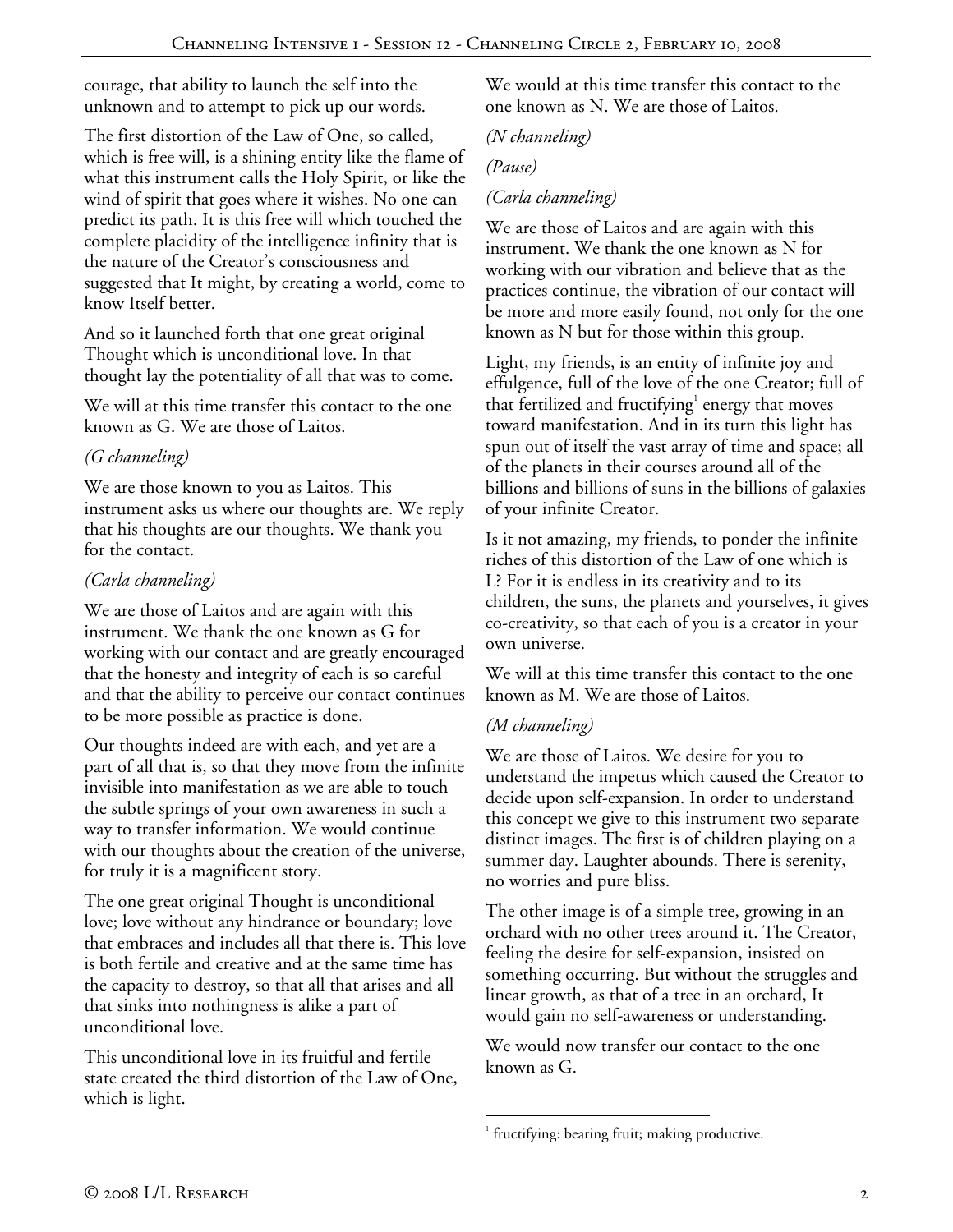## *(G channeling)*

I am Laitos. We have been speaking of the history of creation and certain elements of creation have been identified. One element of creation that has been identified was that of love. Another element that was identified as part of creation was light. Another element that has been identified is the element of sound. So three of these elements of which we know, love, light and sound, have created universes over what would be considered to be eons of your time.

Certain globules of material that was not solid eventually amassed into solid forms. Others did not. Certain energetic patterns of attraction were set up which became planetary systems, as you would call them in your language. Eventually certain energies coalesced into forms which contained consciousness. These consciousness forms evolved over many, many of what you have called eons. Eventually there were consciousness forms that developed which had physical bodies. Other forms became what we would consider to be, in your terms, members of the animal kingdom.

I now transfer this communication to L1.

#### *(L1 channeling)*

We are Laitos. In that swirling of sound like vibrations, universes were created along with other beings, all extensions of the one Creator. Sounds were able to create different levels. Some were energy forms. Others had more dense forms. These in turn formed other forms, light. On a fourth-density planet each of us is given the opportunity to create new forms, sometimes physical forms, such as children, sometimes animal forms, such as dogs. These in turn shape new ways of thinking and new ways of doing.

These forms created more and more variety of the One, and so there is continual expansion of knowledge, experience and joy. We now pass this contact on to the one called L2.

*(L2 channeling)* 

We are those of (inaudible)

*(Long pause.)* 

### *(Carla channeling)*

We are those of Laitos and are again with this instrument. We keep interrupting our story of the universe because of wishing to compliment and

encourage each for their very solid and substantial work in opening their channels to our humble thoughts.

The group of children playing are children of love. The planets are children of the suns and each of you is a child of your planet, being co-creator and ready to produce children of your own thoughts. And yet the plight or the situation of each entity who seeks is indeed like the lone tree who must grow from its own roots and reach toward heaven with its own leafy hands. The other trees cannot grow for that tree but must leave each to its own growth and to its own pursuit of the truth and of consciousness in its most elemental form of unconditional love.

And so each has come through eons and eons of time and space; through experiences of being light, of being sound and of being the elements, plants and animals. Each has those parts of memory that lie beyond the veil within its deepest consciousness; the awareness of all the universe. And yet now, at this very precious moment, each of you has chosen this sun, this planet, and this incarnation to be alive and to seek.

And what shall each seek, my friend. We will at this time transfer this contact to the one known as T. We are those of Laitos.

### *(T channeling)*

We are Laitos. The one known as T is sure that this contact is made; that the sensations in his body are of our doing. And the question has been asked, "What do we seek?"

We seek beyond that which we see before us. We seek always beyond the veil. We seek always beyond ourselves, at whatever level. We seek divine truth. We seek that which is our essence. We seek that which is the Creator, which is, in turn, ourselves.

Our evolution, our movement through time and space, as has been said so many times, is no journey, but yet at the same time it is the greatest of all journeys. We move through this creation. But infinity is beyond all understanding. F foreverness and eternity are beyond all understanding. We give thanks to the One for this most beautiful experience that is most simply called life, and that we don't even understand. We are Laitos. We transfer this contact to the one known as S.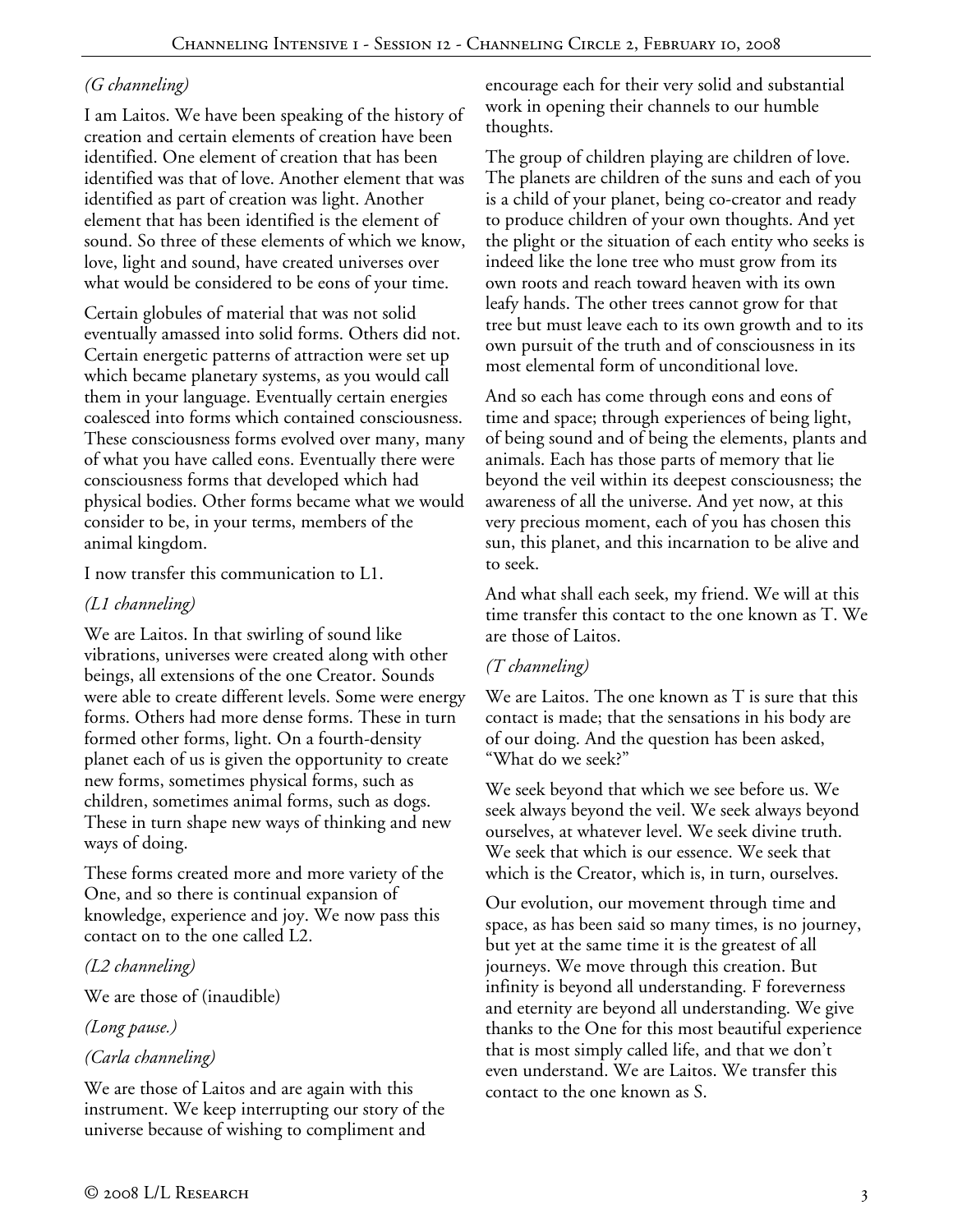### *(S channeling)*

We are Laitos. In a moment of time there is also the possibility of reaching for another mode of opportunity and light. Following the heart, inside the mind will come new thoughts and understanding and living a life in greater service with the Creator. We now pass this contact to the one known as L.

## *(L channeling)*

We are those of Laitos. This instrument is being shown a picture of a squash and the concept of heart. The squash is representative of the heart. Inside the heart are the seeds of all of us. The heart is the Creator. The heart pumps and the seeds spread across the land. Each one with its own free will may grow as it pleases.

This instrument is having difficulty understanding the concepts that are given. We are still working with her. We would like to pass this contact on to the one known as C. We are those of Laitos.

# *(C channeling)*

We are those of Laitos. We are with this instrument now. Love lies at the heart of all things, all elements of life, of light, of sound. All of the senses have taken eons to create and to culminate. This is the beauty and the intensity of this creation. For it is difficult to show a tree that it is a tree. It is difficult to show a child that it is a child. It is difficult for us to show you that you are the Creator and that you are all things, all together. We see the beauty of the Creation at all levels.

You are awakening to know the deity in your hearts. We see this planet with great joy. We wish to share the joy that we have been given of this knowledge at this time. We will transfer our contact to the one known as D. We are those of Laitos

*(Side one of tape ends.)* 

### *(D channeling)*

### *(Inaudible)*

# *(Carla channeling)*

We are those of Laitos. We would thank the one known as D for receiving our contact and again, we assure not only D but all of those within this circle that in this, as in many endeavors, practice is very helpful. Repetition is very reassuring, as the channel that you have begun to open can then become more refined in its opening each time that the effort is made.

We would transfer this contact to the one known as Jim. We are those known as Laitos.

## *(Jim channeling)*

We are those known as Laitos and are with this instrument. The great work of the one Creator is the work that each of you shares; that is, to know the self, to know the Creator and to know the Creation. All is contained within each portion of your being, and your being is all that there is. These seem like simple truths, yet no more profound statements can ever be made. Your science may explore into the most diverse and obscure regions of any portion of the creation and discover the most amazing truths, laws, theorems and applications of such. And yet at the basis of all such discoveries is the simple truth that all is one; that we all exist in one creation and we are all portions of one Creator. Through each experience does the Creator know Itself and through each experience you know yourself as the Creator. Thus the great work goes onward into infinity, from infinity, in all directions, at all times and in all places.

We thank each for being a part of this circle of seeking and working this day. We are most grateful to each for allowing us to speak through each instrument. It is a great honor. We cannot thank you enough for offering yourselves for this service. At this time we shall transfer this contact to the one known as Carla.

# *(Carla channeling)*

We are those of Laitos and are again with this instrument. It is with joy that we open this session to any queries that you may have at this time. Does anyone have a query for us at this time?

**L:** What was the concept of the squash. What were you trying to convey?

We are those of Laitos and are aware of your query, my sister. Indeed, my sister, you had the concept that we were attempting to offer. The concept of the squash with the seeds inside is, as you said in your channeling the case for all hearts that are open to the fertilizing influence of the one Creator. You are all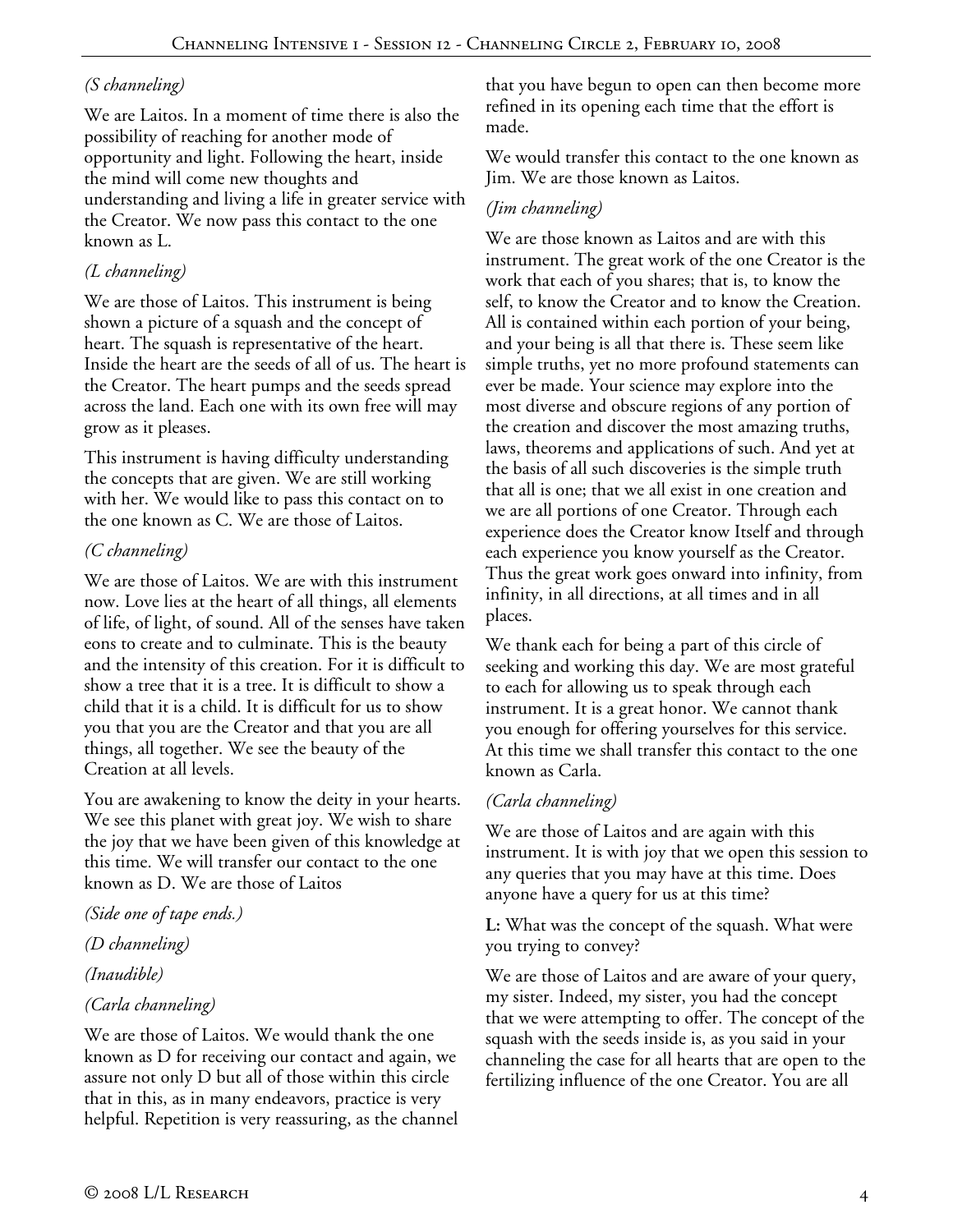parts of the true vine<sup>2</sup>, that vine which is of the Creator. As this instrument has learned from her childhood's spiritual teachings, that true vine is the vine of unconditional love or Christ-Consciousness.

And so each of you, in the ripening and harvesting of your own thoughts, can only, through the process of ripening and harvesting and the drying of the fruit, become able to shake the seeds out, that the seeds may then be spread, thought by thought, as you go through your incarnation, offering your thoughts and feelings to those with whom you may have congress and interaction.

May we answer you further, my sister?

**L:** No, thank you.

We thank you, my sister. May we ask if there is another query at this time? We are those of Laitos.

**G:** Laitos, I have one. When attempting to channel, my thinking was that I would break the inertia, and as Carla says, put my ass over the line and speak the initial words From there I was hoping to sense the contact and speak what were your words. I did not. Can you tell me what the status of my channel was or what particular blocks I had to receiving your contact?

We are those of Laitos and believe we understand your query my brother. You, in common with every channel in this circle and every human upon your planet has a characteristic restlessness of spirit, a characteristic tendency to flit upon the top of the waves of seeking. The activity that you experience is excellent and of good character. However, that which may perhaps be lacking is that end to restlessness which abides in the One. This abiding is the result of coming to believe with utter confidence in the self, so that there is no longer expectation, impatience or restlessness but only the waiting for the next seed of thought from the one infinite Creator.

The challenge for each who seeks to pick up these voices such as we are, is that of laying down expectation, thought, and all human processes so that the configuration of mind which you enjoy is entirely that of the slate waiting to be filled with writing.

It is a matter of practice, my brother, for each to be able to come through the maze of one's characteristic distortions, such as restlessness, lack of confidence, feelings of unworthiness and the fear of mistaking our thoughts, in order to proceed quite naturally with the automatic and instantaneous expression of that thought which comes into the mind. That is the characteristic skill of channeling; that ability to enter into the speaking of the thought that is given, the image that is given, or whatever you sense is given.

That being said, my brother, it is entirely well that, perceiving nothing, you did not offer anything. That speaks very well of your integrity and your dedication to creating of yourself not simply one who can mimic the part of a channel but one who truly has become an open channel for the love and the light of the infinite Creator.

Always remember that the vocal channeling of our thoughts is a special case of a more general situation. In that special case, you are offering our thoughts, seeking wisdom or inspiration from energies which await beyond the veil, beyond the gateway of intelligent infinity. Nevertheless, in all that you do and say you are already being a channel for love and for light, as you become aware that it is possible for a human being such as yourself to seek the light, to see the light, to serve the light and to share and radiate the light.

May we ask if there is another query at this time or if the one known as G would wish to follow up? We are those of Laitos

**G:** No, the one known as G would wish to go get the soup ready. That is all.

### *(Laughter)*

**G:** Thank you, Laitos.

**Questioner:** I have a question of Laitos.

We are those of Laitos and invite your query, my sister.

**Questioner:** I'd like to know how you experience us in this channeling circle. Can you see us in physical

l

<sup>2</sup> *Holy Bible:* John 15:1-5: "I am the true vine, and my Father is the husbandman. Every branch in me that beareth not fruit he taketh away: and every branch that beareth fruit, he purgeth it, that it may bring forth more fruit. Now ye are clean through the word which I have spoken unto you. Abide in me, and I in you. As the branch cannot bear fruit of itself, except it abide in the vine, no more can ye, except ye abide in me. I am the vine, ye are the branches: He that abideth in me, and I in him, the same bringeth forth much fruit: for without me ye can do nothing."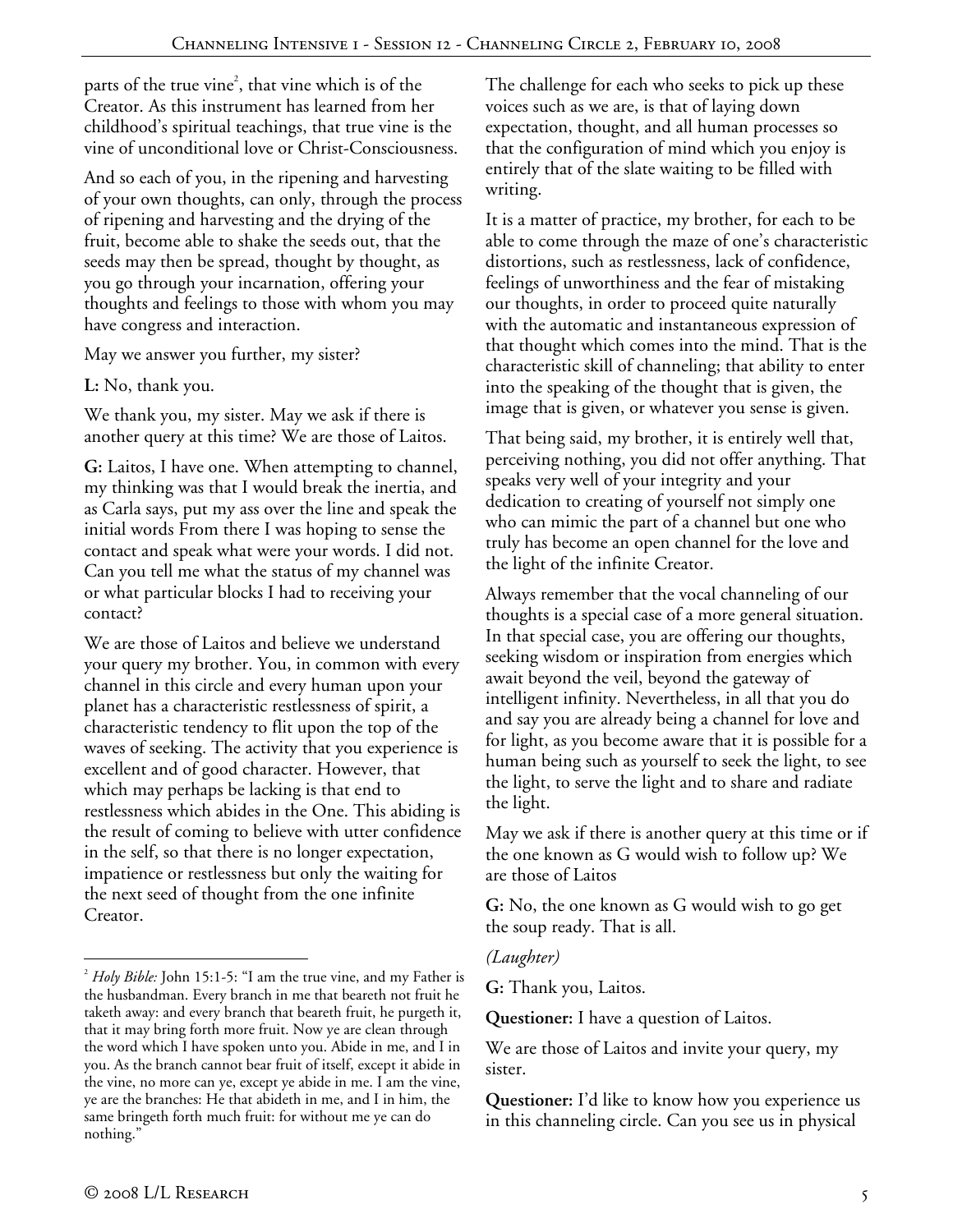form or simply in energetic form? And the second part of that question is, are you simply energy or are you currently in an incarnation, within our Logos or without?

We are those of Laitos and are aware of your query, my sister. Firstly, we see each of you as your energy bodies, and more specifically as the readout, shall we say, of your violet ray. That is your identification to us, and that identification is as clear and unmistakable as a physical fingerprint or footprint. Your energy body is your fingerprint, shall we say, in the metaphysical world. Your vibratory rates combine to create one complex vibration that is unmistakably and unutterably unique as you.

As to our situation, my sister, we are those of fourth density and have a physical body which is far lighter and not chemically oriented as is yours. Yet it remains a physical body which we may clothe as we wish, as far as how we look and how our bodies are shaped and so forth. In terms of connecting with you, however, we exist in thought form alone. We have placed our social memory complex's form within the inner planes of your planetary nexus of inner and outer manifestations, chakras, densities and so forth.

We are in the fourth-density sub-density within the inner planes of your Planet Earth. There are endless sub-densities within the inner planes, in which reside those who are discarnate yet part of your planetary population, and also those who come from elsewhere and wish to serve those of your people.

May we ask if there is a further query, my sister, as you follow up on this concept?

**Questioner:** Not at this time, thank you.

**Questioner:** I have a query. What spiritual principle would be helpful for me in becoming a clearer channel?

We are those of Laitos and are aware of your query, my sister. The spiritual principle which applies in attempting to become a clearer channel is that principle which may be seen to be quietness or confidence, that realization or assumption that all is well.

There is always the temptation to reach for what you feel is needed in life, whether it is on the physical level or the metaphysical level. And there is certainly

much appropriateness to this reaching. For is it not the function of desire and will to reach?

Yet in terms of channeling and in terms of spiritual work in general, it is far better to form the intention, hone the desire, firm the will, and then release all thought of what you as a human being feel would be the way to realize this will with desire, and instead offer to the one infinite Creator all that you are and all that you have. In quietness and confidence know that the consciousness that is at the heart of you knows all that there is to know, has all that it needs to have. It is capable, as you relax and embrace the present moment, of moving into that present moment to express, with the utmost of clarity, that which is able to come through you without coloration because you have relaxed, you have embraced the moment, and you have opened to that which is instantaneously and spontaneously coming through your channel at that time.

There is no need to reach or grasp in the house of the Father. There is no need to hold or conserve in the work of the one infinite Creator. Love is always infinite and fully available.

Is there, at this time, a final query for this instrument? We are those of Laitos.

**M:** I have a query. Does Laitos hope for or try to convey more detail in the concepts that were given during the channel about the tree and the children.

We are those of Laitos, my brother, and are aware of your query. Indeed, had there been the possibility of moving forward with these images, the hope of our group would have been to develop each of these images in a way which would feed into the flow of the channeled message. Through this instrument, at a point later in the session, the imagines were indeed picked up again and developed, perhaps not as you, with your precise personality and tuning, would have developed them but in a way which was equally compatible with the development of this particular offering of thoughts through you to the world.

There is, however, much to be said in praise for your ability to receive these images and to work with them as you were given the energy and the light to do. We assure you, my brother, that as you repeat these exercises, these various details and transient phenomena of the channeling process shall become more smooth and less utterly confounding. We congratulate each in this circle for moving forward